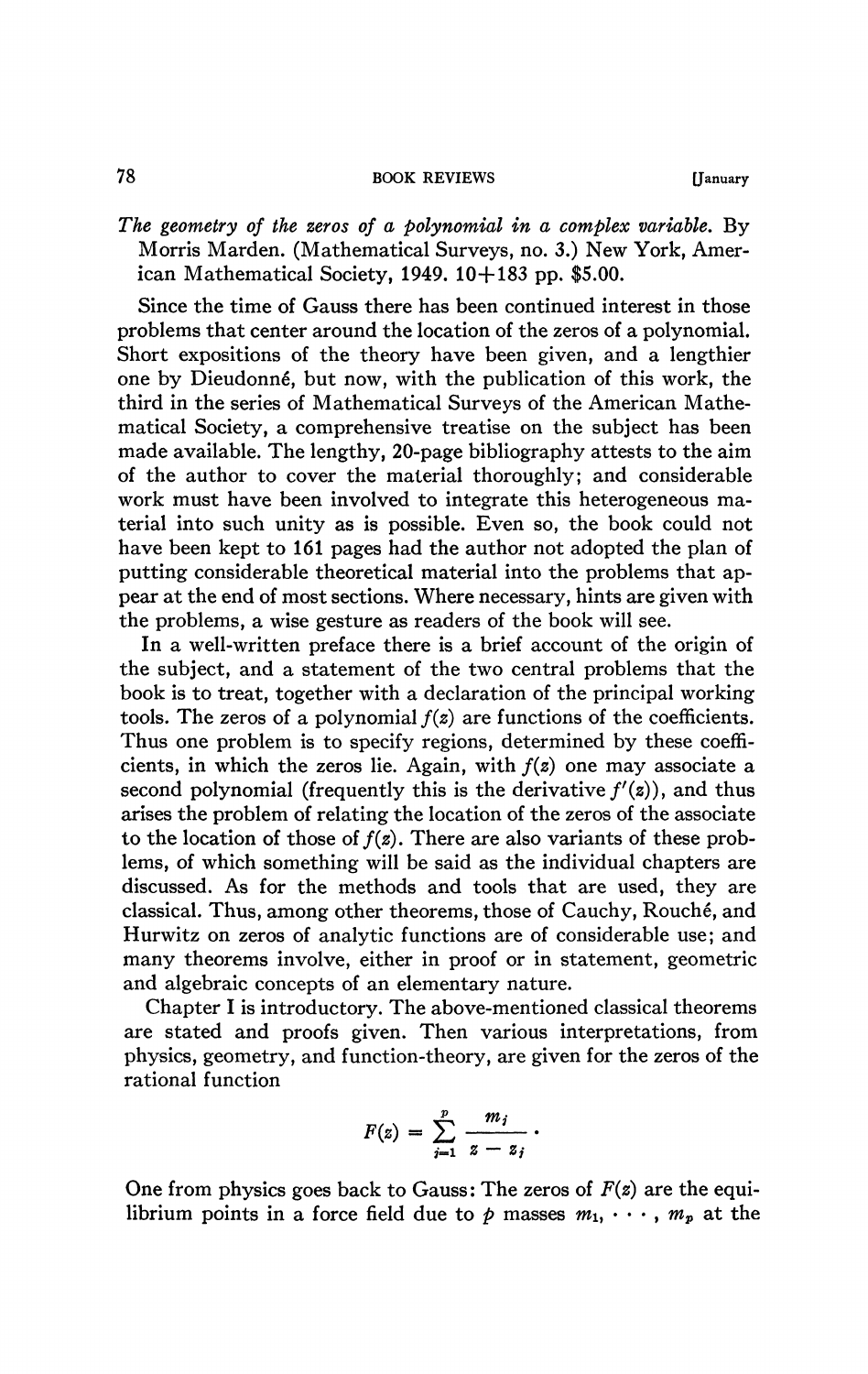**1950] BOOK REVIEWS** 79

points  $z_1, \dots, z_p$  with the law of inverse distance. When the  $m_j$ are positive integers,  $F(z) = 0$  gives those zeros of  $f'(z)$  that are not zeros of  $f(z)$  itself, where  $f(z) = \prod_{i=1}^{p} (z-z_i)^{m_i}$ .

This leads at once to the Lucas theorem of Chapter II : Any convex polygon (or any circle) that contains the zeros of a polynomial  $f(z)$ also contains the zeros of  $f'(z)$ . In this theorem the coefficients of  $f(z)$  are free to lie anywhere in the complex plane; consequently one may expect to narrow the location of the roots of  $f'(z)$  if one specializes the coefficients. Thus, if ƒ*(z)* is a *real* polynomial, the non-real zeros of  $f'(z)$  are contained in the Jensen circles (theorem of Jensen). As the Lucas and Jensen theorems concern the zeros of the function  $F(z)$  above, it is natural to consider a generalization to the zeros of the function  $G(z) = \sum_{j=1}^n m_j f_j(z)$ , where each  $f_j(z)$  is a rational function with  $\phi$  finite zeros and  $q$  finite poles, and the  $m_j$  are complex constants. If the zeros and poles of each  $f_i(z)$  lie in a closed convex region K, and if  $\mu \leq \arg m_i \leq \mu + \gamma < \mu + \pi$ , then the zeros of  $G(z)$  are contained in the region  $S(K, \phi)$ , which is star-shaped relative to K and consists of all points from which *K* subtends an angle not less than  $\phi = (\pi - \gamma)/(\rho + q)$ . Chapter II concludes with a discussion of the zeros of the polynomials of Van Vleck and of Stieltjes that arise in a generalized Lamé differential equation.

Given a polynomial  $f(z)$  of degree *n*, there is introduced in Chapter III the Laguerre-originated function

$$
f_1(z) = nf(z) + (\zeta - z)f'(z),
$$

called by the author the *polar derivative* of  $f(z)$  relative to the *pole*  $\zeta$ . It has the property, not shared by  $f'(z)$ , that under an arbitrary nonsingular linear fractional transformation, those zeros of  $f_1(z)$  that are not multiple zeros of  $f(z)$  and are not equal to  $\zeta$  transform into zeros of the transformed function. For  $f_1(z)$  there is an invariant form of the Lucas theorem, due to Laguerre: If all the zeros of *f(z)* lie in a circular region C, and if Z is a zero of  $f_1(z)$ , then Z and  $\zeta$  cannot both lie outside of *C*; and if, moreover,  $f(Z) \neq 0$ , any circle that passes through Z and  $\zeta$  either passes through all the zeros of  $f(z)$  or it separates these zeros. The Laguerre theorem is a very useful one for subsequent results. By recurrence, polar derivatives of higher order are defined at the end of the chapter.

Chapter IV deals with composite polynomials. First *apolar* polynomials are treated. Two *nth* degree polynomials

$$
f(z) = \sum_{k=0}^{n} C(n, k) A_k z^k, \qquad g(z) = \sum_{k=0}^{n} C(n, k) B_k z^k
$$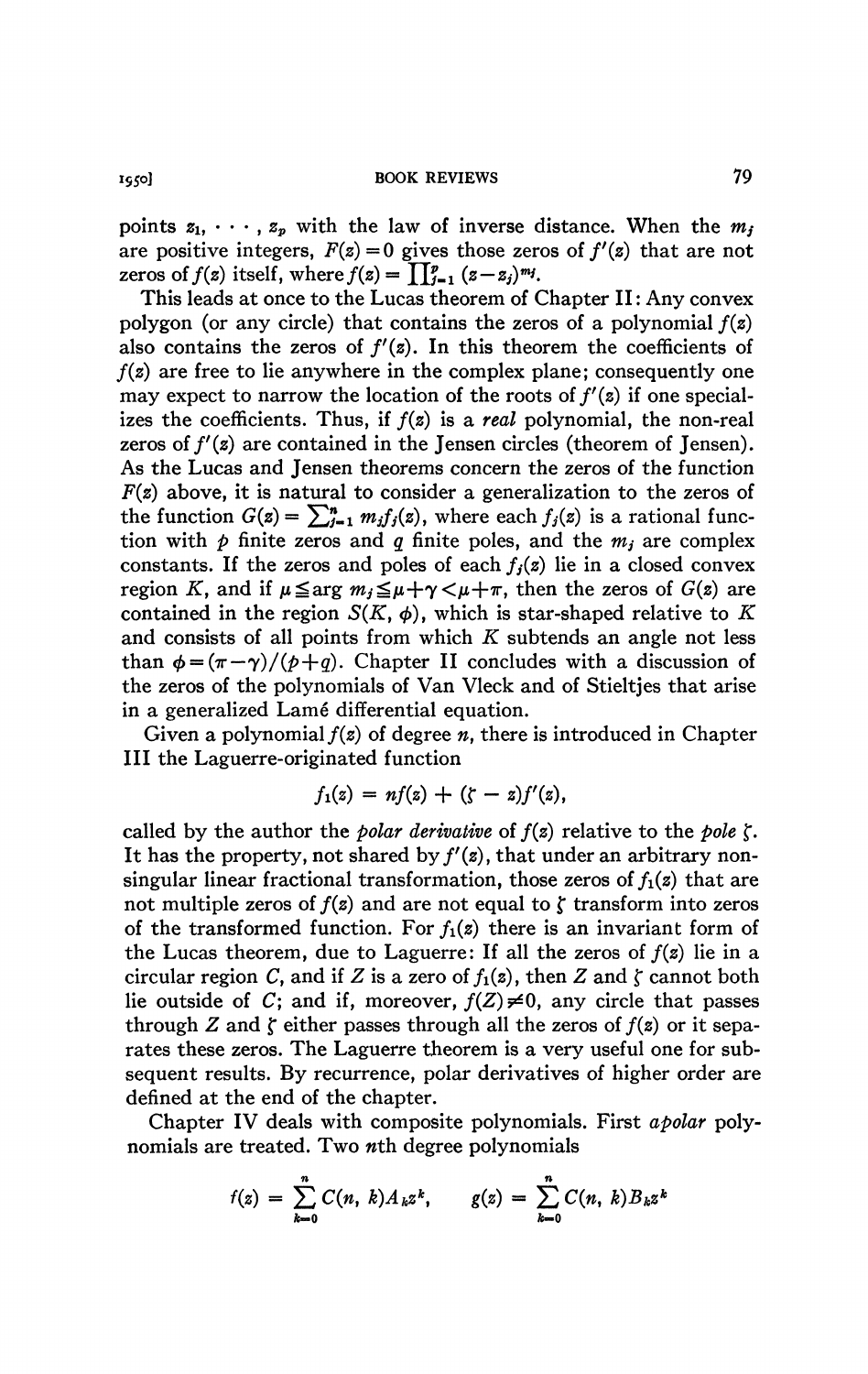are apolar if  $\sum_{k=0}^n (-1)^k C(n, k) A_k B_{n-k} = 0$ . To a given  $f(z)$  there correspond infinitely many apolar polynomials *g(z),* and Szegö has given a useful test for apolarity: if  $L[f(t)] = \sum_{k=0}^{n} l_k a_k = 0$ , where  $a_k$  $= C(n, k)A_k$ , then  $g(z) = L[(t-z)^n]$  is apolar to  $f(z)$ . For apolar polynomials there is the theorem of Grace: If ƒ, *g* are apolar and the zeros of ƒ lie in a circular region C, then at least one zero of *g* is in *C.*  And from this follows a result of Walsh (that has beautiful application in subsequent portions of the book): Let  $\Phi(z_1, \dots, z_n)$  be a linear symmetric function of its *n* variables ; if *C* is a circular region containing the points  $z_1^{(0)}, \cdots, z_n^{(0)}$  then there exists at least one point  $\zeta$  in C for which  $\Phi(\zeta, \zeta, \cdots, \zeta) = \Phi(\mathbf{z}_1^{(0)}, \cdots, \mathbf{z}_n^{(0)})$ . Applications of these results are then made to the problem of finding regions in which the zeros of certain polynomials lie, when these polynomials are related to others whose zeros lie in specified regions.

Chapter V opens with a two-circle theorem of Walsh that generalizes the Lucas theorem. It deals with the zeros of  $(f_1f_2)'$ . A corresponding result holds for  $(f_1/f_2)'$ ; and the general case (due to Marden) where  $f_1 f_2$ ,  $f_1/f_2$  are replaced by  $f = (f_0 f_1 \cdots f_q)/(f_{q+1} \cdots f_p)$  is then discussed.

The results of the preceding chapters depend on knowledge of the location of (that is, knowledge of some region containing) all the zeros of a polynomial  $f(z)$ . Chapter VI now examines the situation when something is known of some, but not of all, of the zeros of *f(z).*  One of the fundamental results, concerning *two* zeros, is the Grace-Heawood theorem: If  $f(z_1) = f(z_2) = 0$ , then at least one zero of  $f'(z)$ is contained in the circle of center  $(z_1+z_2)/2$  and radius  $(1/2) | z_1 - z_2 | \cot (\pi/n)$ , where *n* is the degree of *f*. The radius is "best" possible." Kakeya proposed the following problem: Given that *p*  zeros of *f(z)*, a polynomial of degree *n,* are contained in a circle *C* of radius *R,* to find the radius of a concentric circle *C'* that will contain at least  $p-1$  zeros of  $f'(z)$ . He showed that a function  $\phi(n, p)$  exists such that  $R' = R\phi(n, p)$  will satisfy the problem; but the best value of  $\phi$  is unknown for  $p > 2$ . A result of Marden shows that the choice  $\phi(n, b) = \csc (\pi/2q), q = n-p+1$ , is permissible. Other results concerning  $\phi(n, p)$  are also treated in this chapter.

Up to now the emphasis has been essentially on one of the two problems mentioned as being the subject matter of this book. The remainder of the work concerns itself largely with the other problem, namely, to obtain information on the location of the zeros of a polynomial *f(z)* in terms of its coefficients. Chapter VII gives bounds for the absolute values of the zeros of  $f(z)$  from knowledge of the moduli of the coefficients. Many names are associated with these bounds; in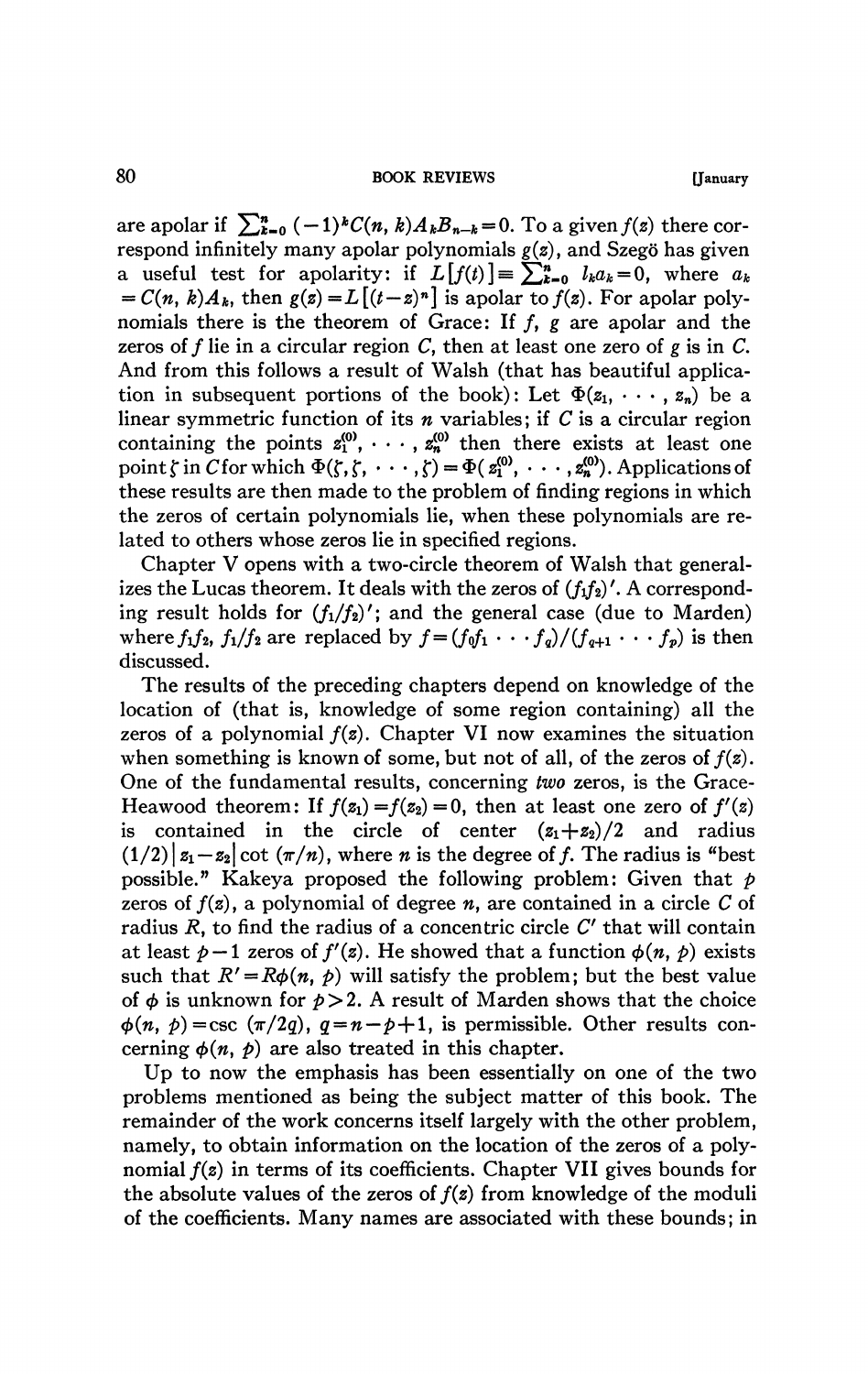**i95o] BOOK REVIEWS** 81

particular, one may mention the well known theorem of Pellet. By taking into account the arguments as well as the moduli of the coefficients, certain refinements of Pellet's result are given, and a number of applications are discussed.

Chapter VIII takes up various generalizations of Landau's theorems that every polynomial  $a_0 + a_1z + a_nz^n$   $(a_1 \neq 0, n \geq 2)$  has at least one zero in the circle  $|z| \leq 2|a_0/a_1|$ , and every polynomial  $a_0+a_1z$  $+a_m z^m + a_n z^n$   $(a_1 \neq 0, 2 \leq m < n)$  at least one zero in  $|z| \leq (17/3) |a_0/a_1|$ . These are examples of the general lacunary polynomial

$$
f(z) = a_0 + a_1 z + \cdots + a_p z^p + \sum_{j=1}^k a_{n_j} z^n
$$
  

$$
(a_0 a_p \neq 0, 1 \leq p < n_1 < \cdots < n_k).
$$

It is a result of Montel that  $R = R(a_0, \dots, a_p, k)$  exists such that the circle  $|z| \leq R$  contains at least  $p$  zeros for every such  $f(z)$ . Various permissible choices of *R* (though not the "best possible") are found in this chapter.

Chapter IX discusses the problem of determining the number of zeros of a polynomial in a half-plane, the result being expressed in terms of the number of variations in sign of certain determinants involving the coefficients of  $f(z)$ . Corresponding results are also obtained for the number of zeros in a given sector. In the final chapter an algorithm is given in terms of which it is possible to determine the number of zeros of a polynomial in a given circle.

The above résumé of the contents of this book gives some indication of the wealth of material to be found therein. The work should arouse interest in the theory of the zeros of polynomials, and the author is to be thanked for presenting the opportunity to learn the present state of that theory. If the reviewer may however be permitted to express a mild regret, it is that the author has not explicitly charted the possible future, for prospective workers in the field; at various stages in the work there seems to be a real need for the author to take the reader into his confidence and point the way to desirable topics as yet incompletely (or not at all) explored.

Although not every proof was checked to the last detail, enough checking leads one to conclude that the book is free of gross errors, and only slight oversights and typographical errors are to be reported. On pages 1 and 2 it is required of certain functions that they be analytic interior to a simple closed curve *C* and continuous on C, whereas the continuity should be interior to and on C. On page 17 the letter  $K$  in Fig.  $(7, 1)$  seems to refer to the dotted rectangle, in